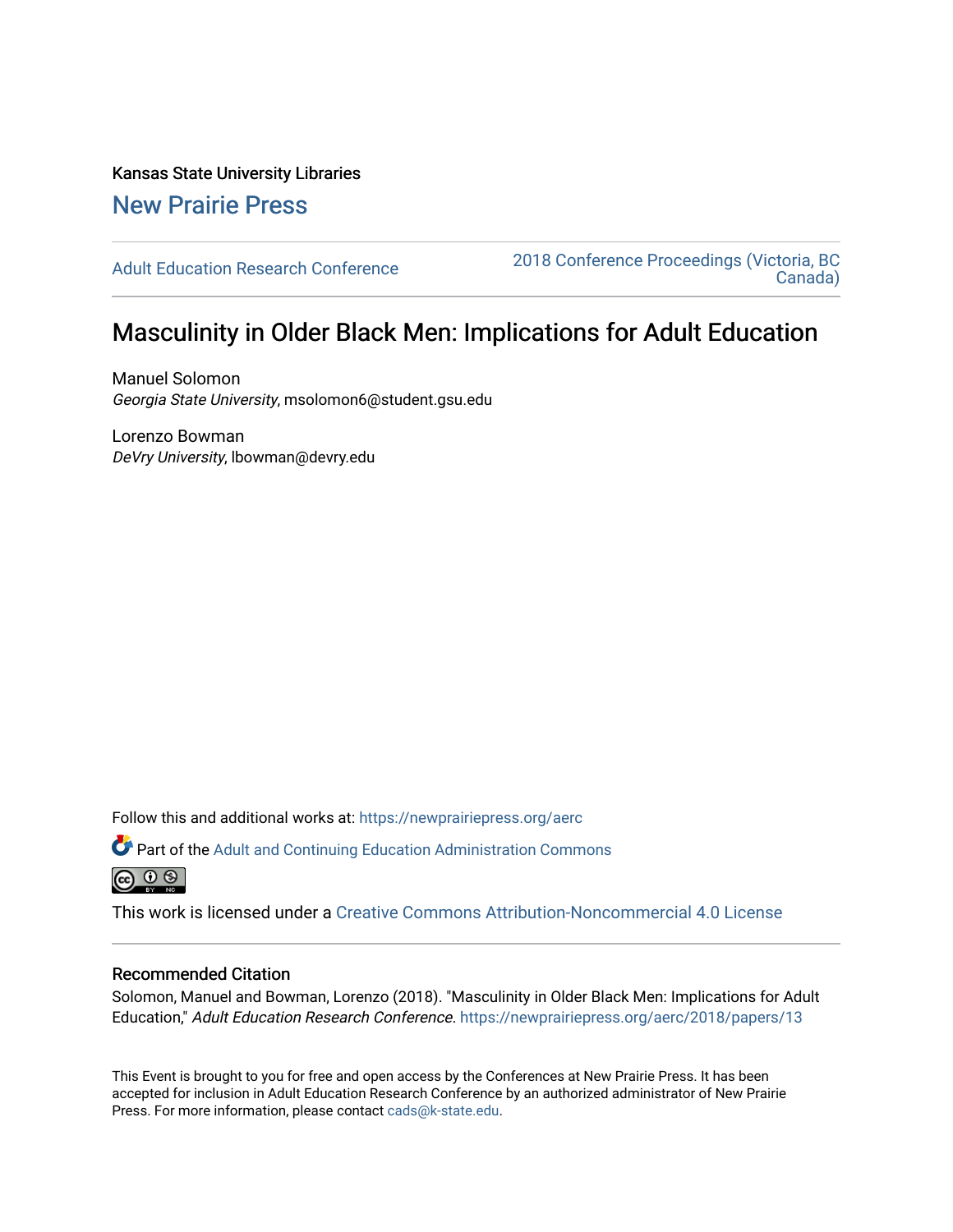# **The Manifestation of Masculinity in Older Black Men: Implications for Adult Education**

Manuel Solomon Georgia State University

> Lorenzo Bowman, DeVry University

# **The Purpose of the Study**

The purpose of the study was to determine the nature of the manifestation of masculinity among older Black men. This study reports the finding from a content analysis conducted on three popular magazine covers: *American Association for Retired Persons (AARP)*, *Ebony*, and *Men's Health*. These magazines were selected because of their circulation and to make sure that a significant number of older Black men would be included in the final sample for analysis.

There are numerous studies examining the manifestation of masculinity in men, but what makes this research unique is the fact that it targeted older Black men. Most studies that have been conducted on the manifestation of masculinity have resulted in the exclusion of how masculinity manifests in Black men. This exclusion occurs because of the erroneous assumption that race, and age does not impact the manifestation of masculinity.

 Masculinity is a social construct and thus it is learned through social mediums (Courtenay, 2000). Men are not born with masculine traits and behaviors but acquire them over time because of assigned gender roles (Lindsey, 2015). Prior research has highlighted the role of print media (e.g. *Modern Maturity*, *Ebony*) in defining and portraying what it means to be masculine (Wolin, 2003). For example, research by Bailey (2006) analyzed the portrayal of Black men and the Hip Hop culture in *Source* magazine and *XXL* magazine. Bailey (2006) found that advertisements are important and influential depictions of Black masculinity. Black men immolate what they see in popular advertisements. Popular magazines provide an ideal source of data for capturing how masculinity is socially constructed and manifested in our society. Furthermore, images in popular magazines have the potential to shape social perceptions of masculinity (Wolin, 2003).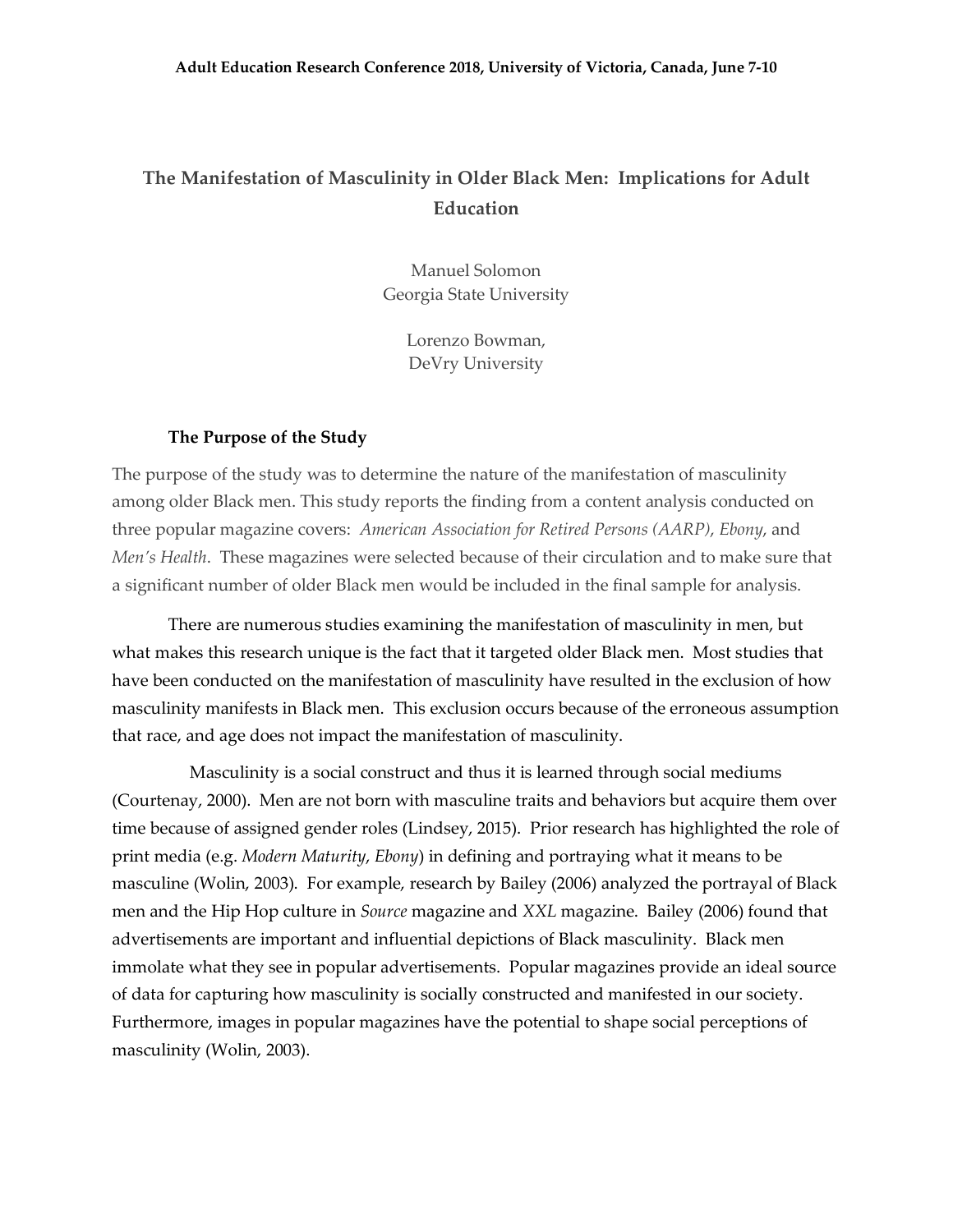#### **Background Information**

The concept of hegemonic masculinity was first introduced over 30 years ago by Australian sociologist Raewyn Connell (Connell, 2005). Connell and Messerschmidt (2005) used the term "hegemonic" to embody certain traits and characteristics that various cultures ascribed to the so called real man. These traits distinguished real men from women and other men, but most importantly these traits justified the dominant position that men asserted over women and other men that did not measure up to these hegemonic traits requirements. Hegemonic masculinity represents the ideal male behavior in society. Hegemonic masculinity is a social ascendency that is portrayed through religious institutions, mass media, business, and even government policies and practices (Connell, 2005).

Age becomes the most relevant characteristic of hegemonic masculinity for older men. As men age, they are less likely to be portrayed as possessing hegemonic masculine traits (Calastani, 2004).

Black men report that the quest for White male hegemonic masculinity is elusive at best. Black men indicate that self-esteem is negatively related to conformity to traditional masculine norms in the dominant culture in the United States (Mahalik, Pierre, & Wan, 2006). For many Black men, the pressure to conform to dominant culture notions of masculinity can be psychologically distressful. According to Connell (2005) hegemonic masculinity embraces the notion of power and wealth as crucial elements in asserting dominance over women and all other groups in society. This type of masculinity is out of reach for most Black men. Therefore, Black men create a type of masculinity based on their lived cultural experiences. This type of alternative masculinity has been coined complicit masculinity (Connell, 2005). Nevertheless, few studies have been conducted to ascertain the nature of this alternative type of masculinity among Black men.

# **The Findings of the Study**

The three magazines were chosen because of their large circulation in the United States based on statistical data from 2016 and based on data from the Alliance for Audited Media (Alliance for Audited Media, June 30, 2016). These magazine covers were collected across a 14-year time frame (2002 through 2016). Each magazine cover has the potential to portray masculinity as it intersects with distinct characteristics of its readership (e.g. age, race, and men's lives).

*AARP* magazine is a bi-monthly publication (ranked # 1 in US circulation with 23 million). *AARP* magazine targets an audience of adults age 50 and older. In addition to its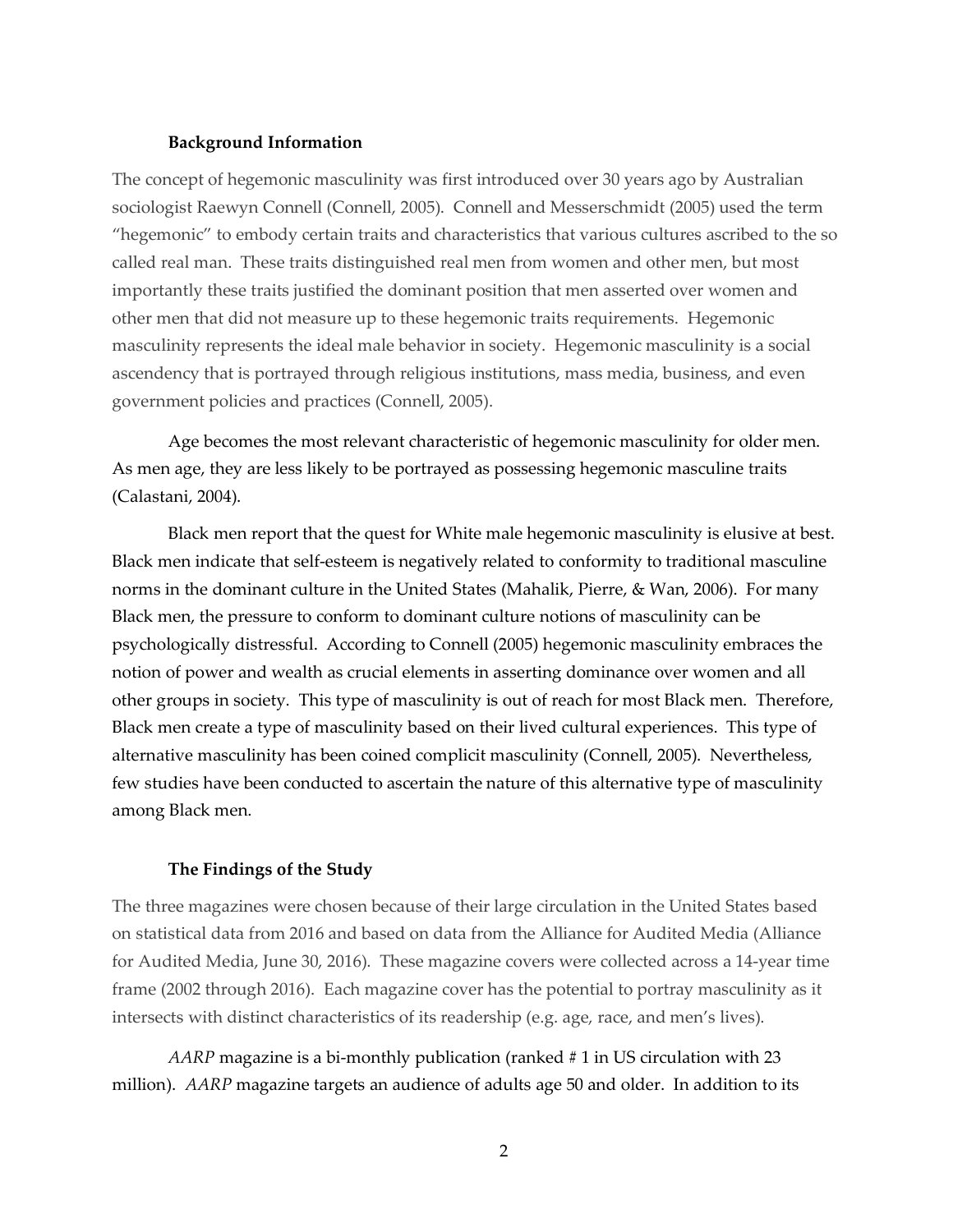targeted audience, the content of this magazine focuses on aging and aging issues. Therefore, cover images from this magazine may demonstrate the manifestation of masculinity in later life.

*Ebony* magazine is a monthly publication (ranked # 54 in the US circulation with 1.3 million). *Ebony* targets Black men and women (Black culture). *Ebony* focuses on Black celebrities and interests in a positive and affirming manner. The inclusion of this magazine provides a unique glimpse in to the manifestation of masculinity among older Black men. Furthermore, this magazine's covers will provide a large sample of images of older Black men to compare with cover images of White men.

*Men's Health (MH)* is a monthly publication that releases ten publications per year (ranked #32 in the US circulation with 1.9 million). *MH* targets an audience of active men of all ages. *MH* focuses on men's lifestyle issues such as fitness, nutrition, fashion, sexuality, health, relationships, travel, technology, and finance. The covers of this magazine portray men's lives and may capture or influence the manifestation of masculinity.

Only magazine covers that included a picture of a male (real and/or graphical) were included in the final sample for this study. Pictures which included multiple images were also included if one of the images were of an older male.

Over a 14-year period, *AARP magazine* published 92 issues, *Ebony* published 204 issues, and *MH* published 145 issues. The first phase of sample selection eliminated all magazine covers that did not include a male image. After this phase there were 62 magazine covers remaining from AARP, 62 from Ebony, and 145 from MH magazine.

The next phase of sample selection eliminated any magazine covers with male images that were not 45 years of age or older as confirmed by date of birth (DOB). This phase of sample selection also excluded any magazine covers with a male whose age could not be determined. The DOB was determined by a Google search of each image or picture as it appeared on the magazine cover. The final sample size equaled 104 magazine covers (53 *AARP*, 46 *Ebony*, and 5 *MH). MH* has an apparent target audience of young White men.

In this study older men were identified as those men that were at least 45 years of age and older. Age forty-five was chosen to get a significant size sample of men for this study from the three magazines that were analyzed. An additional reason supporting this age selection is that in the United States the life expectancy for men is shorter than women (US Bureau of Statistic, 2010). Further, Black men tend to have the shortest life expectancy of any group in the United States (Meara, Richards, and Cutler, 2008) and it was important for this study that a reasonable size sample of older Black men be included.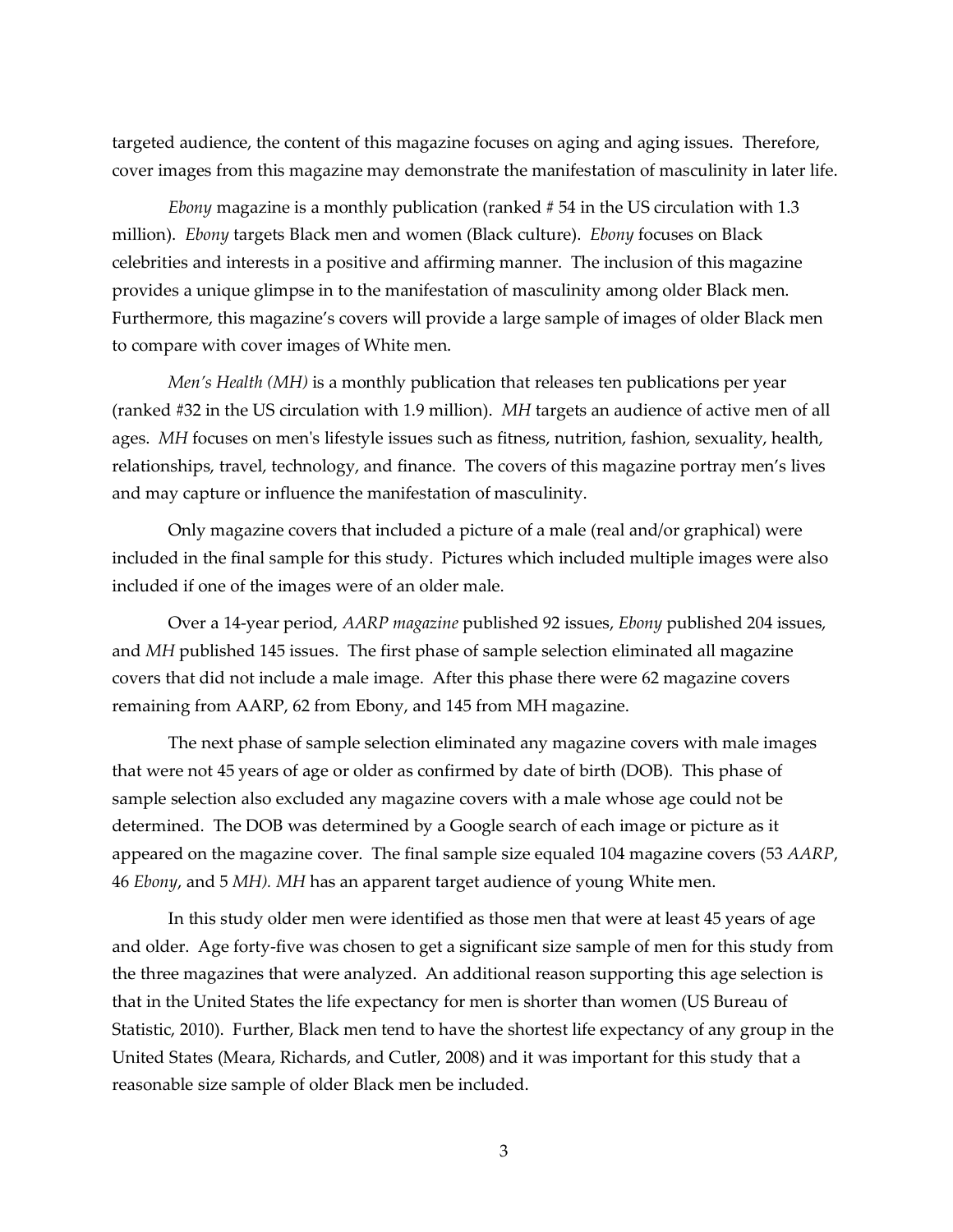The ages of the male images ranged from 45-88. This is a wide age range, but most of the images (45%) ranged from 45-55 years, 28% ranged from 56-66 years, 18% ranged from 67-77 years, and 9% ranged from 78-88 years. The largest sample from the *AARP* magazine covers ranged in age from 56-66 years, while *Ebony and MH* magazine covers range in age 45-55 years.

There were 110 male images included in the final sample for this study. Of these 110 images, 54% were of Black men, 45% were of White men and 1% were labeled as "other." AARP Magazine samples featured 84% older White men, 14% older Black men and 2% were labeled as "other" older men. Ebony Magazine featured 100% older Black men. MH featured 60% older Black men and 40% older White men.

Whether the images were racially classified as Black or White was determined by the biography of the individual pictured on the magazine cover. The biographies of each featured man stated whether he self-identified as Black, White, or other.

There were several magazine covers examined in this study that featured multiple men on a single cover, male-female compilations, and multi-racial compilations. However, for this study each male image was analyzed and counted as an individual unit of analysis (i.e., race, age, and masculinity variables), regardless of the number of images, number of races, and number of gendered individuals featured on the magazine covers.

The data was analyzed using the elements of hegemonic masculinity that were described in Calastani's (2004) research on hegemonic masculinity. According to Calastani (2004) the characteristics of hegemonic masculinity are as follow: virility, physical strength, aggression, professional success, wealth, heterosexual prowess, and stoicism. Virility is defined as the quality of having strength, energy, and a strong sex drive; manliness. Physical strength is defined as the measure of a man's exertion of force on physical objects. Aggression is defined as forceful and sometimes overly assertive pursuit of a man's aims and interests. Professional success is defined by a man's employment achievement. Wealth is defined as an abundance of valuable possessions or money. Heterosexual prowess is defined by a man's skill or expertise in the sexual dominance of women. Stoic emotions are defined as a man's ability to display strength in the face of significant emotional and psychological challenge.

Older Black men in the three magazines all possessed the following characteristics of hegemonic masculinity: wealth and professional success. Each of the featured Black men possessed a net worth of at least one million dollars. In addition, each Black man was either an "A" list actor or a United States politician. The other characteristics of Calastani (2004) hegemonic masculinity were not presence for any of the older Black men pictured. The Black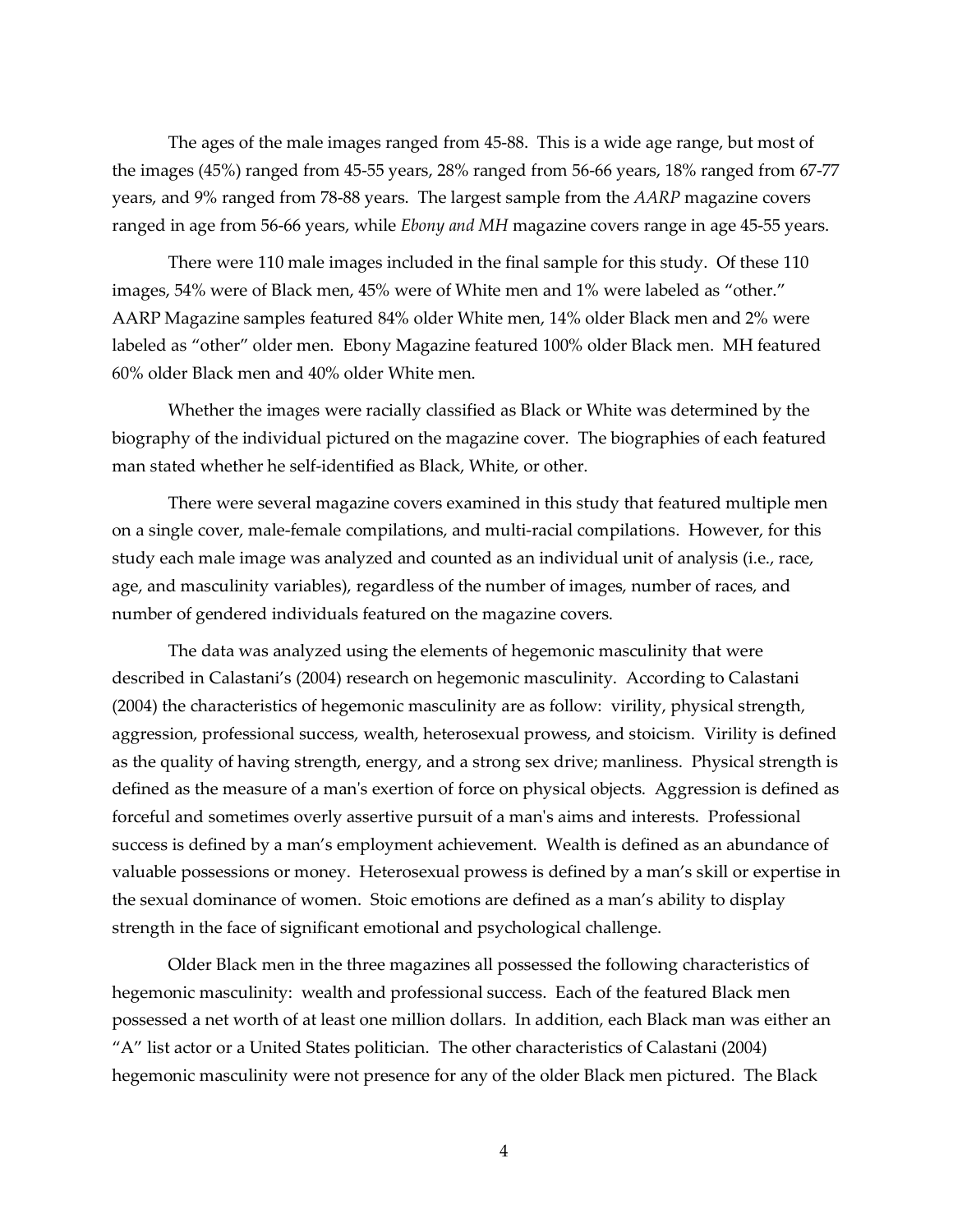men captured in the print media used in this study excluded Black men of low to middle socioeconomic-status (SES). *Ebony* focuses on Blacks that are in a middle to high SES (Bailey, 2006).

#### **Implications for Adult Education**

In teaching Black males, the findings indicate that unless they have had access to wealth and power so that some of the elements of hegemonic masculinity fall within their grasp, most will have embraced an alternative or complicit form of masculinity that embraces violence, strength, and hypersexuality (Pringle, & Hickey, 2010). These falsehoods of masculinity project strength in a narrow way – only as physical. These negative images of Black masculinity feed Black boys and men steady diets of negative attitudes, beliefs and behaviors that ultimately strip them of their emotional intelligence and humanity (Squires, Kohn-Wood, Chavous, & Carter, 2006). The dominant images of masculinity for Black men teach them that the only real man is found on the athletic field, in the bedroom, and in the boardroom.

We posit that black male students who have embraced a complicit form of masculinity will experience themselves as silent learners in an adult education classroom where they are the minority male because they cannot identify with hegemonic masculinity. As such, Black men may experience the adult education classroom as oppressive and exclusive environment and as a result, withdraw from the learning experience. Adult educators must develop strategies to effectively connect to these Black men, and not allow their masculine identity to distract them from learning.

#### **Limitations**

There are several limitations that should be noted with this study. The magazines used in this study each target middle to upper class men. Therefore, men below middle socio-economic status (SES) are not included in this study. We cannot conclude that the manifestation of masculinity would be the same for Black men or older men below middle SES. Thus, we recommend that future research in this target men across the socio-economic strata and compare differences in the manifestation of masculinity across the social classes with race and age. Also, this study was limited to magazine covers only; thus, it cannot be concluded that the findings will hold true for television advertisements, pamphlets, and brochures. Future research should include television advertisements, pamphlets, and brochures so the nature of the masculinity projected in those media can be captured and compared to the findings here.